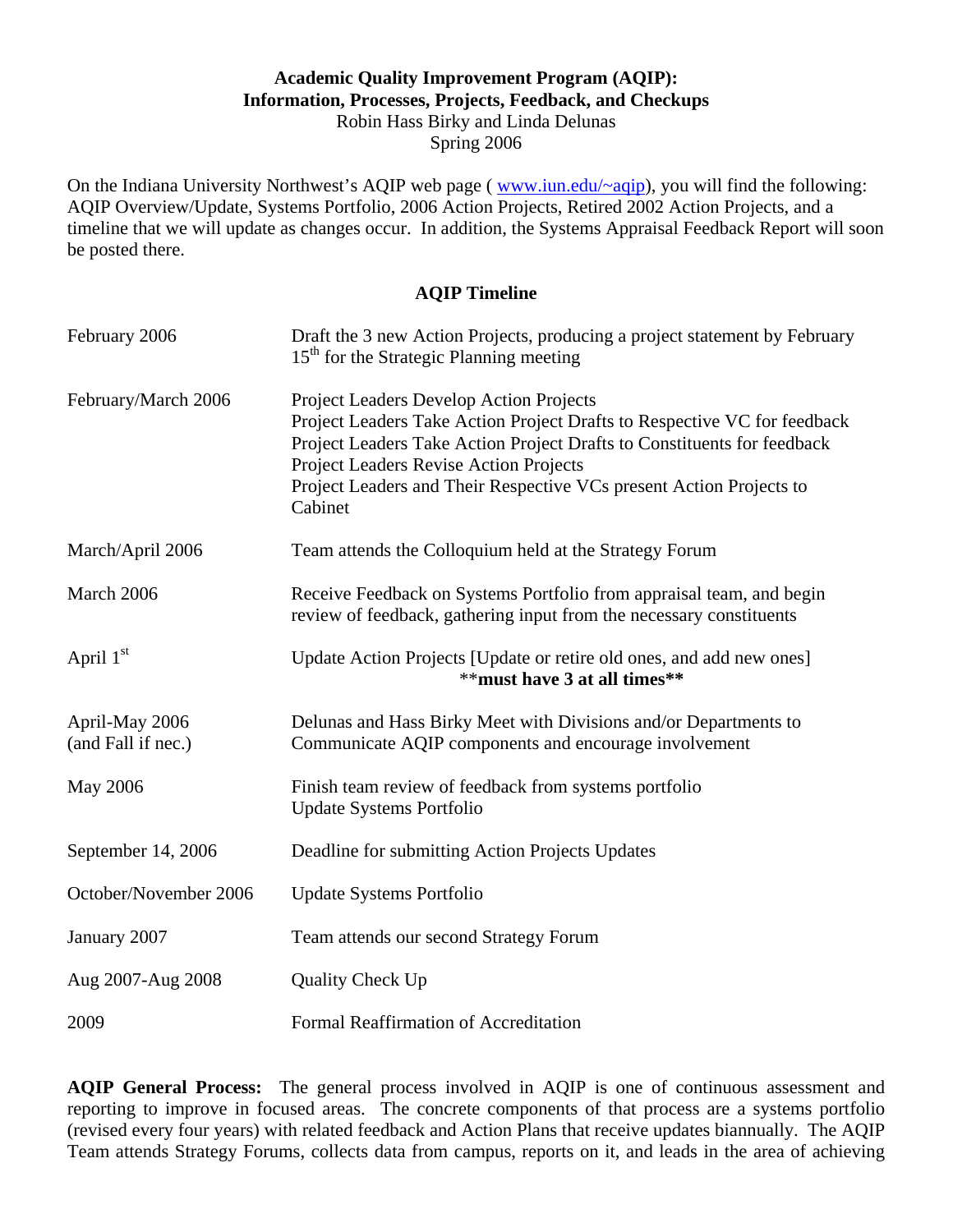Portfolios and Appraisals, Checkup Visits, and Reaffirmation of Accreditation. The cycles and process are the Action Plans. The system is one that specifically involves Action Projects, Strategy Forums, Systems clearly defined on the AQIP website (www.aqip.org) as follows:

 *Action* — This *one-year cycle* drives continuous improvement by having every AQIP college or university tackle three or four **Action Projects** that it has chosen, committed to completing in a few months or years, and published in AQIP's online **Action Project Directory**. Organizations can complete Action Projects and begin new ones at any time. Each fall, they provide **Action Project Updates** to AQIP on the progress of current projects, and AQIP provides written feedback on these reports. Improvements in the processes an institution employs or the performance results it achieves are incorporated into its published **Systems Portfolio**.

 date **Systems Portfolio** describing key systems and processes the organization uses to achieve its goals and the written, actionable feedback they can use to create strategies and actions that will move them quickly toward achievement *Strategy* — This *four year cycle* drives improvement by having every AQIP organization create and maintain an up-toperformance results it obtains from them. A **System Appraisal** of the Systems Portfolio provides institutions with of their goals. Participation in a **Strategy Forum** drives organizations to use this feedback in shaping new strategies, aligning systems, and creating specific Action Projects.

*Accreditation* — This *seven-year cycle* reviews evidence from both the action cycles and strategy cycles, evidence that demonstrates that an AQIP organization continues to comply with the Higher Learning Commission's Criteria for Accreditation – and that continuing its participation in AQIP will result in measurable performance improvement. A **Check-Up Visit** to the institution a year or two before its **Reaffirmation of Accreditation** review confirms the improvements it is making as well as the accuracy of the evidence it has provided to AQIP while providing helpful feedback and consultation on specific issues of its choosing.

 Subsequent Strategy Forums concentrate on using the feedback from the Systems Appraisal to identify broader ("How AQIP Works," n. pag.) New AQIP institutions concentrate their first Strategy Forum on selecting initial Action Projects that will launch their quality initiative with energy. In the three years following this first Strategy Forum, they create their Systems Portfolio. institutional improvement strategies, while continuing to use Action Projects to implement these strategies.

The AQIP web site, likewise, explicates the specific processes related to the various components delineated above as follows:

#### **Improving Quality: Strategy Forum, Action Projects, and Annual Updates**

• Prior to each Strategy Forum, an institution proposes 3 - 4 specific Action Projects. Participation in a Strategy Forum allows the institution to receive analysis and counsel from peers before initiating planned Action Projects and formulate implementation steps.

• Action Projects are shared through the AQIP website to promote collaboration and communicate self-improvement efforts of higher education to the public. Every institution updates AQIP each September on its progress or completion of Action Projects.

#### **Taking Stock: Systems Portfolio and Systems Appraisal**

 • Crafted during the first three years of AQIP involvement, the *Systems Portfolio* is a concise public description of participating institutions' major systems. Each institution's Portfolio addresses the *Commission's Five Criteria for Accreditation*, and the nine AQIP Categories, describing context, processes, results, and improvement in each system.

 • Reviewers provide formal evaluation through a *Systems Appraisal*. Analysis is presented in a *Systems Appraisal Feedback Report*.

#### **Re-affirmation of Accredited Status through AQIP**

 • When AQIP admits an institution, the formal date of its next *Reaffirmation of Accreditation* is scheduled in seven years, but interactions with AQIP begin immediately and continue regularly.

• The Higher Learning Commission formally reaffirms its decision to continue accreditation every seven years based on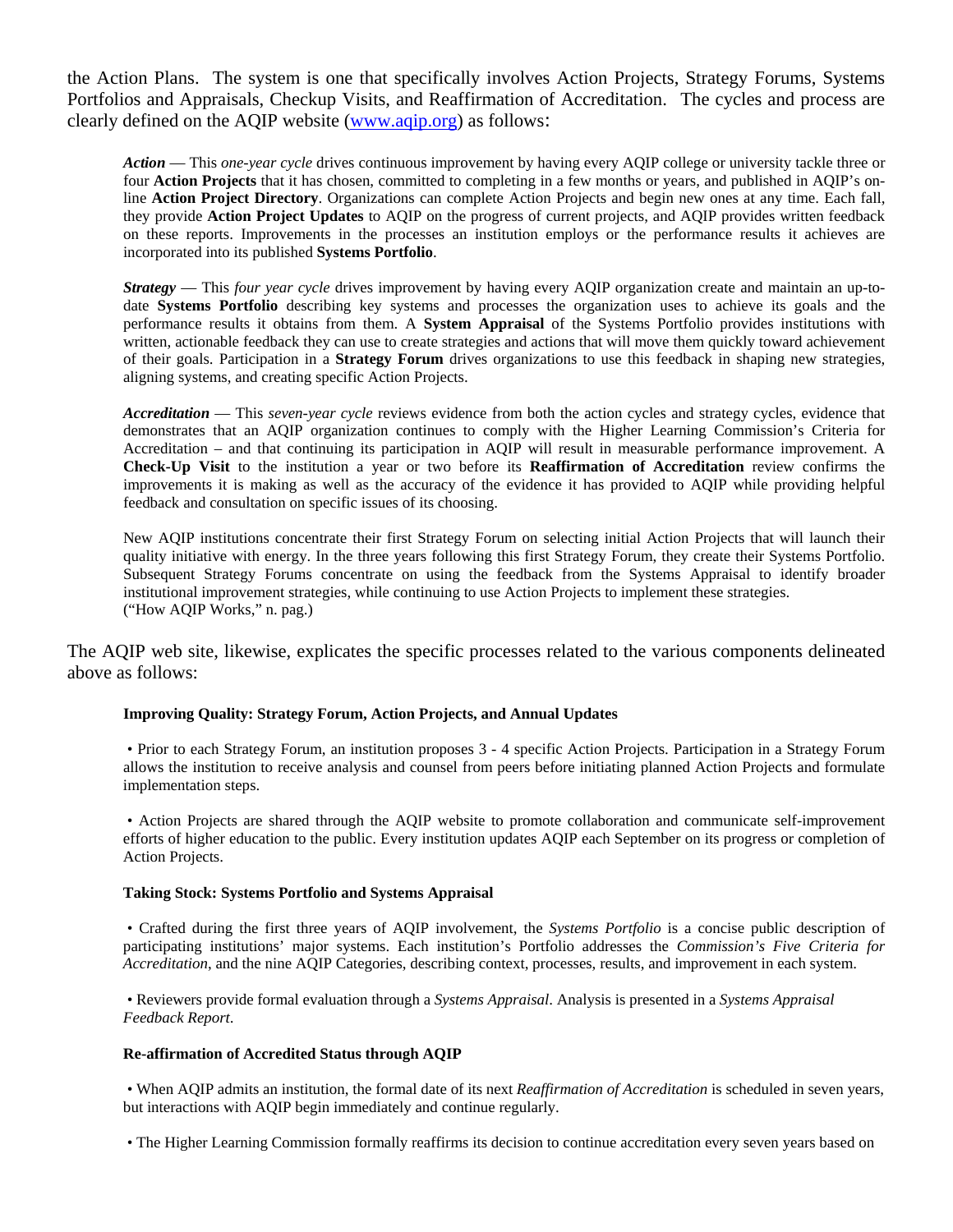evidence that the participating institution is meeting the *Commission's Five Criteria for Accreditation*, and a pattern of commitment to continuous improvement.

• A *Checkup Visit* is required as part of the evidentiary pattern leading to re-affirmation of accreditation.

• If indications surface that an institution is no longer committed to a process of continuous improvement or has ceased making reasonable progress in improving its performance, AQIP will review the institution's participation and recommend it return to the standard accreditation process. ("AQIP Processes," n. pag.)

**Quality Checkups**: A Quality Checkup is a condensed site visit that occurs a year or two before each AQIP institution's Reaffirmation of Accreditation. The Quality Checkup is conducted by AQIP Reviewers, who visit the campus for two or more days. The goals of these Checkups include system portfolio clarification and verification, systems appraisal follow-up, accreditation issues follow-up, federal compliance review, organizational quality commitment, and institutionally unique goals.

As IUN submitted the Systems Portfolio in November (2005) and received our Systems Appraisal Feedback Report in April (2006) , IU Northwest is at the appraisal stage of the AQIP process. We now need to analyze and use the feedback from this report and attend a Strategy Forum in the Fall of 2006. Our analysis of the feedback we receive on our Systems Portfolio should involve a continuous improvement plan.

# **2006 Action Projects**

### **A Commitment to Diversity: Campus Climate, Students, Faculty and Administration**

IU Northwest will increase its efforts to recruit, hire and retain a more ethnically and racially diverse faculty, staff and administrative workforce focusing primarily this year on African-Americans and Hispanic/Latinos. This outcome's success will be measured against the campus's ability to increase the representation of African-Americans and Hispanic/Latinos within our faculty, staff and administrative ranks. IUN will facilitate difficult conversations on race and ethnicity, professional rank and status and gender (and others as discovered in the exploration phase.) Increase the representation of African-Americans and Hispanic/Latinos within our faculty, staff and administrative ranks to be more reflective of our student body.

#### **General Education Reform: Enhancing Student Learning Outcomes**

The purpose of this project is to revise Indiana University Northwest's General Education program to provide a coherent educational experience leading to the following student learning outcomes: preparation for lifelong learning, preparation for ethical practices, preparation for successful careers, and preparation for effective citizenship. The General Education/Assessment Committee will complete its revision of the General Education Goals (Spring 2006); develop learning experiences, delivery formats, and assessment strategies for each new goals/principle (first goal/principle Fall 2006, second and third goal—2007; and third and fourth goal-2008); and seek the appropriate constituency approval at each stage in this revision process.

#### **Student-Centered Decision Making: Implementing a Service Philosophy**

The primary purpose of this project is to craft IU Northwest's decision-making processes to follow and support applicable IUN student-centered principles. The first goal is to collect unit service philosophies as they relate to IU Northwest's student-centered principles. The next goal is to determine which studentcentered principles are relevant to each unit's decision making and identify the key decisions made by each unit that are applicable to the student-centered principles and unit service philosophies. The final goal is to develop and implement administrative policies and practices at all levels consistent with relevant studentcentered principles and unit service.